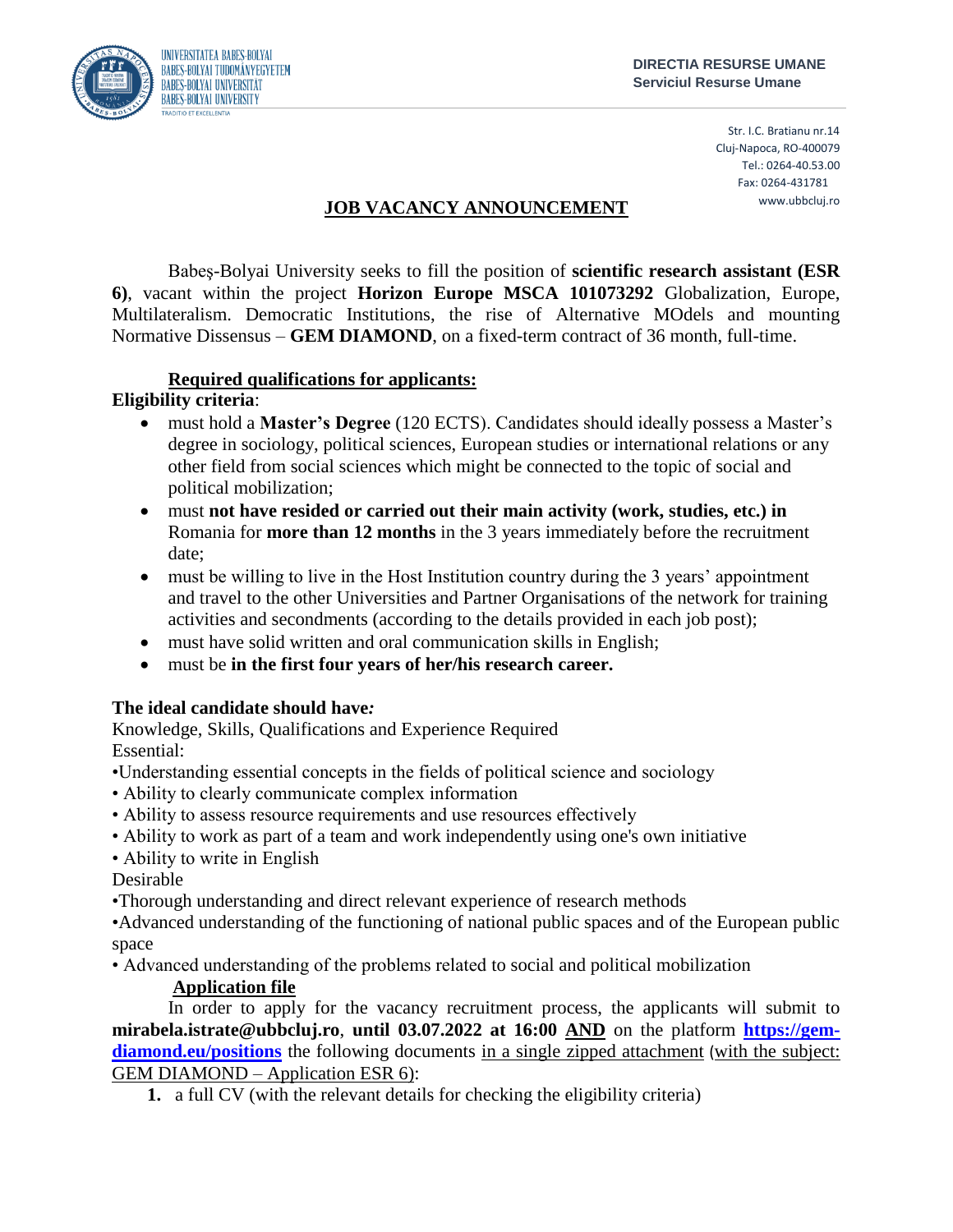- **2.** a copy of your passport/ID
- **3.** a personal profile form (including CV)
- **4.** a scientific profile form (including expression of interest, statement of motivation and research project with a predetermined theme and detailed in the following heading)
- **5.** an academic course file with the bachelor's and master's degrees scanned
- **6.** a proof of language proficiency in English
- **7.** two academic letters of recommendation
- **8.** a self-declaration that the candidate has not resided/worked in Romania for 12 months during the last 3 years

#### **Application files selection**

Applicants' files will be reviewed within one working day from the end of the submission period in order to determine their suitability for the vacant post according to the specific criteria and requirements outlined in the published vacancy notice.

The results of the application files selection will be posted on **05.07.2022**, by indicating the registration number of the application file.

Appeals against the results of the application files selection can be submitted within one working day from the date of posting the results, to **Human Resources Department** (Str. I.C. Bratianu nr.14) or will email to **mirabela.istrate@ubbcluj.ro**.

Appeals will be answered within one working day after the submission deadline.

Only shortlisted candidates following the reviewing of application files will participate in the selection tests.

#### **Recruitment proceedings**

- **1. Application files screening** according to the following criteria:
	- scientific/professional activity of the candidate
	- experience in the required field
	- quality of scientific collaborations, depending on the candidate's field of expertise
	- candidate participation in research-development projects

**2. Written Research Project with the theme on "The 'resistance' social movement: towards a re-politicisation of the European public sphere".** The project will focus on the societal mobilization networks (urban, regional, national or supranational) and will explore how EU instruments have impacted social mobilisation contesting institutions, norms, values and practices associated with liberal democracy.

The specific project proposal should be 2-3 pages long, including a research question, a theoretical framework, a methodological strategy and a justification for the suggested empirical choices) A substantial breach of this will result in the application being excluded from consideration.

**3. Interview**. Candidates will be evaluated according to the eligibility criteria and the following criteria for the scientific evaluation:

- Educational track records
- Scientific quality of the CV
- Draft project
- Expected individual impact and benefit to the researcher and to the project

- Previous experiences in the subject areas relevant to the GEM-DIAMOND research programme

The interviews will take place in the period **11.07.2022 – 20.07.2022, online**. The shortlisted candidates will be informed in advance about the details (date, time and link of the interview).